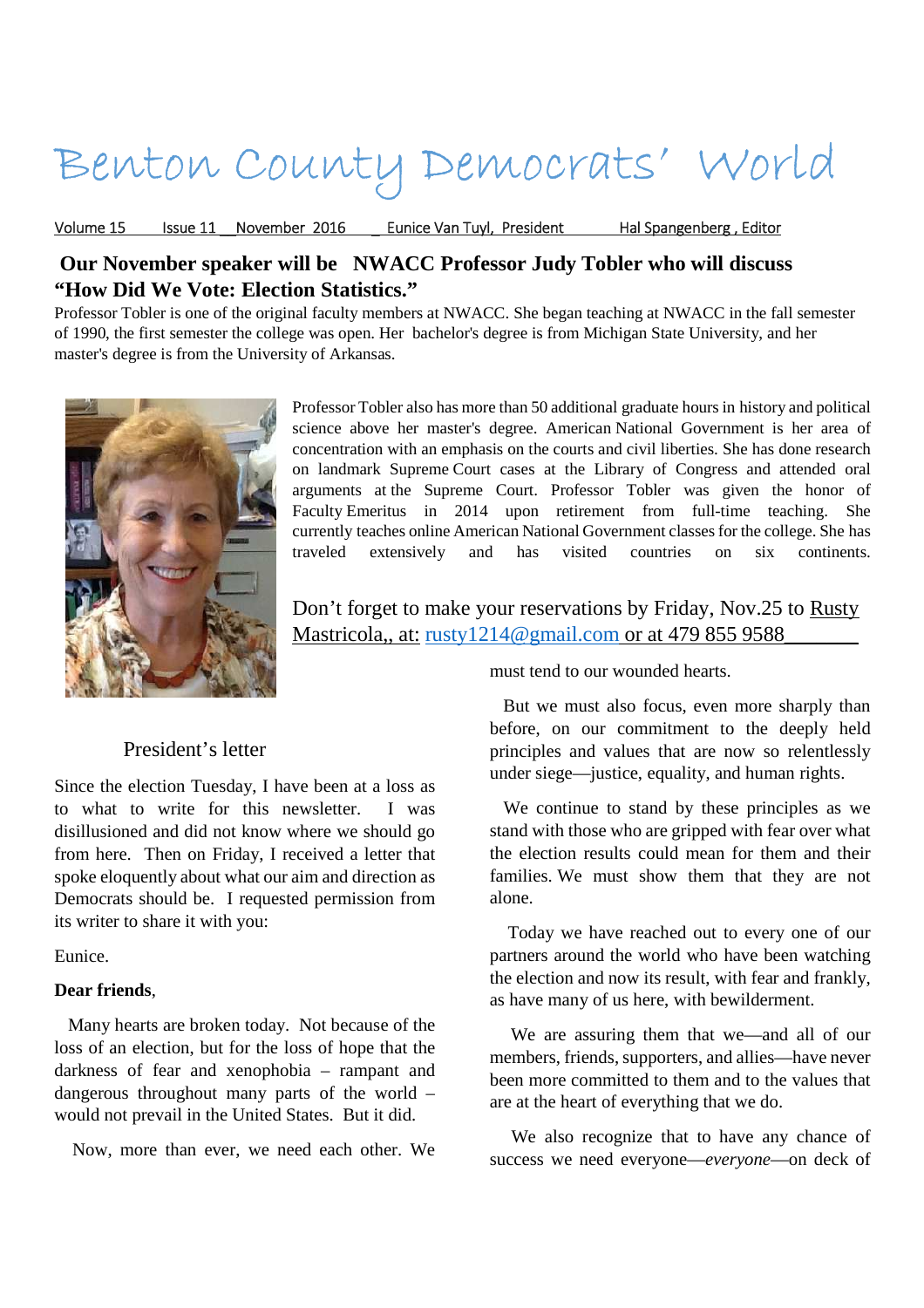the ship of hope and action that while listing, is anything but defeated.

… while there may be suffering and even unfathomable setbacks along this path - hope and the thirst for justice have extraordinary power. With your support, we will continue to unleash this power in the fight for the rights, dignity, and quality of life of the most marginalized.

 While our hearts are broken, we simply cannot allow our spirits to be.

 We cannot afford to shrink or even pause from the task before us.

 That task is now more difficult, but it could not be clearer.

With hope and in solidarity,

Hon. Tom Andrews, President and CEO

Unitarian Universalist Service Committee\_\_\_\_\_\_\_

# **Our democrat of the year**



Grimsley Graham and President Eunice Van Tuyl

# **Benton County Democrats "DEMOCRAT OF THE YEAR"**

Benton County Democrats are pleased to award "Democrat of the year" to Grimsley Graham. A retired High School teacher, and

### **Democratic Candidate for State House of Representatives, District 94.**

A retired school teacher, a Marine Corps veteran, and a 40 year member of the Rogers community. He grew up in Little Rock and has been married to his wife Carol for 46 years. They raised two children and are proud grandparents.

Grimsley earned his Bachelor's Degree in Political Science from the University of Arkansas in 1970. He then served three years in the United States Marine Corps as a Hawk Missile Battery Executive Officer. He retired as a First Lieutenant, and went back to the University of Arkansas for his Master's Degree in Political Science.

Since retiring he has dedicated his free time to his community. He is a volunteer driver for Meals on Wheels, and served as an Elder and Director of Education at the First Presbyterian Church of Rogers. He also leads a stream team for the Beaver Watershed Alliance

Grimsley is an active member of both the Arkansas Democratic Party of Benton County and Benton County Democrats. He is an advocate for improving our public education system, reforming our criminal justice system, treating our Veterans with respect, and defending our civil rights.

**Minutes of October 24th meeting** conducted at the Golden Corral, Rogers

**President Eunice Van Tuyl** called the meeting to order at 12:00. She welcomed new attendees, guests and visitors. Richard Bland led us in the pledge of allegiance.

 **Vice President Richard Bland** introduced Lance Reed who introduced our guest speaker De'Andre Jones, leader of the Black Caucus of Northwest Arkansas. His discussion was about diversity and inclusions and making sure every voice is heard. A brief question and answer period followed.

 The minutes and treasurer's reports were approved unanimously.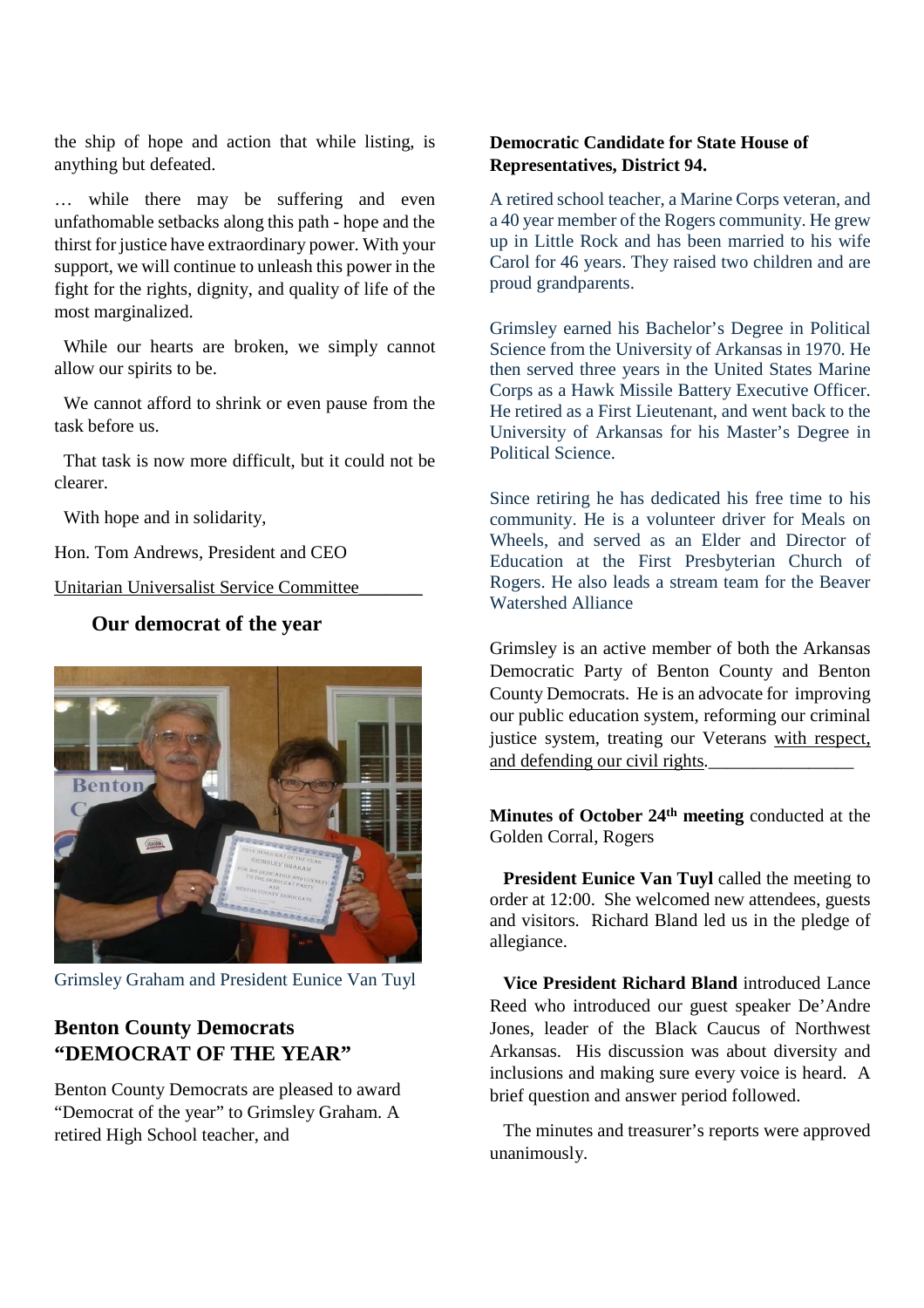The nominating committee consisting of **Gaye Bland, Suzanne Miltich and David Cauldwell** presented a slate of officers for 2017. Richard Bland was recommended for President, leaving the Vice President position open. Eunice asked if there were any nominations from the floor. George nominated David Cauldwell, second by Hal. All other positions will remain the same. The 2017 officers will be voted on at the next General meeting.

 A get well card for David Pryor who is recovering from a stroke, was passed around to be signed and mailed.

 The Board decided to bring back a previous tradition of electing a Democrat of the Year. This year's recipient was Grimsley Graham. He was recognized and presented with a certificate and a plaque to be given at a later date.

 **Thurman Metcalf** announced that the Little Flock Picnic was a huge success and made around \$10,000.00. He thanked everyone who helped set up, brought baked goods, and helped with clean up. He also reminded everyone he still has car wash tickets available for \$15.00.

 **Glen Latham**, an Independent running for Sheriff of Benton County spoke briefly on his campaign and took questions and comments from the members.

 **Marge Boyer** presented President Eunice Van Tuyl with an autographed copy of a James Burkes book, for her dedicated work as President of the BC Dems and the Democratic party of Arkansas.

The meeting was adjourned at 1:17.

Respectfully Submitted by **Betty Cauldwell, Secretary\_\_\_\_\_\_\_\_\_\_\_\_\_\_\_\_\_\_\_\_\_\_\_\_\_\_\_\_\_\_\_\_\_**

**ELECTION OF OFFICERS FOR 2017** will be held at our Nov. meeting. The slate of officers as recommended by the Nominating committee, and from the floor:

**President: Richard Bland; Vice President: David Cauldwell; Secretary: Betty Cauldwell and Treasurer: Joel Ewing**

## **Treasurer's Summary for October 2016**

| <b>Beginning Balance</b> | \$404.91 |
|--------------------------|----------|
| Income                   |          |
| <b>Blue Bowls</b>        | \$111.77 |
| Donations                | \$15.00  |
| Dues                     | \$100.00 |
| Other fundraisers        | \$24.00  |
| Total                    | \$250.77 |
| <b>Expenses</b>          | \$0.00   |
| <b>Ending Balance</b>    | \$655.68 |
|                          |          |

### **Submitted by: Joel Ewing, Treasurer\_\_\_\_\_\_**

#### **NATIONAL POPULAR VOTE**

Remembering that Hillary (at last count) has received nearly 1 million more votes than Mr.Trump.

The following is Condensed from an e-mail from "National Popular Vote

In 2012, Donald Trump said, "the Electoral College is a disaster for a democracy" and called it "a total sham and a travesty." In 2000, Hillary Clinton said, "We should ... move to the popular election of our president."

Please tell your state legislators to pass the National Popular Vote bill so that the President will be the candidate receiving the most popular votes in all 50 states and the District of Columbia.

 State winner-take-all laws are the reason why a candidate can win the Presidency without winning the national popular vote. Under these state laws, all of a state's electoral votes go to the candidate receiving the most popular votes in each separate state. If these state laws are not changed, there will likely be more presidential elections in which the loser of the national popular vote wins the Electoral College. This is especially true because we are in an era of close presidential elections (the average margin in the national popular vote has been only 5% since 1988). Five out of our 45 Presidents came into office after losing the national popular vote.

In addition, winner-take-all laws create another serious problem in *every* election. The vast majority of voters get ignored because candidates only campaign in a handful of closely divided "battleground" states. Because of winner-take-all, candidates write off states where they are hopelessly behind. They take for granted states where they are